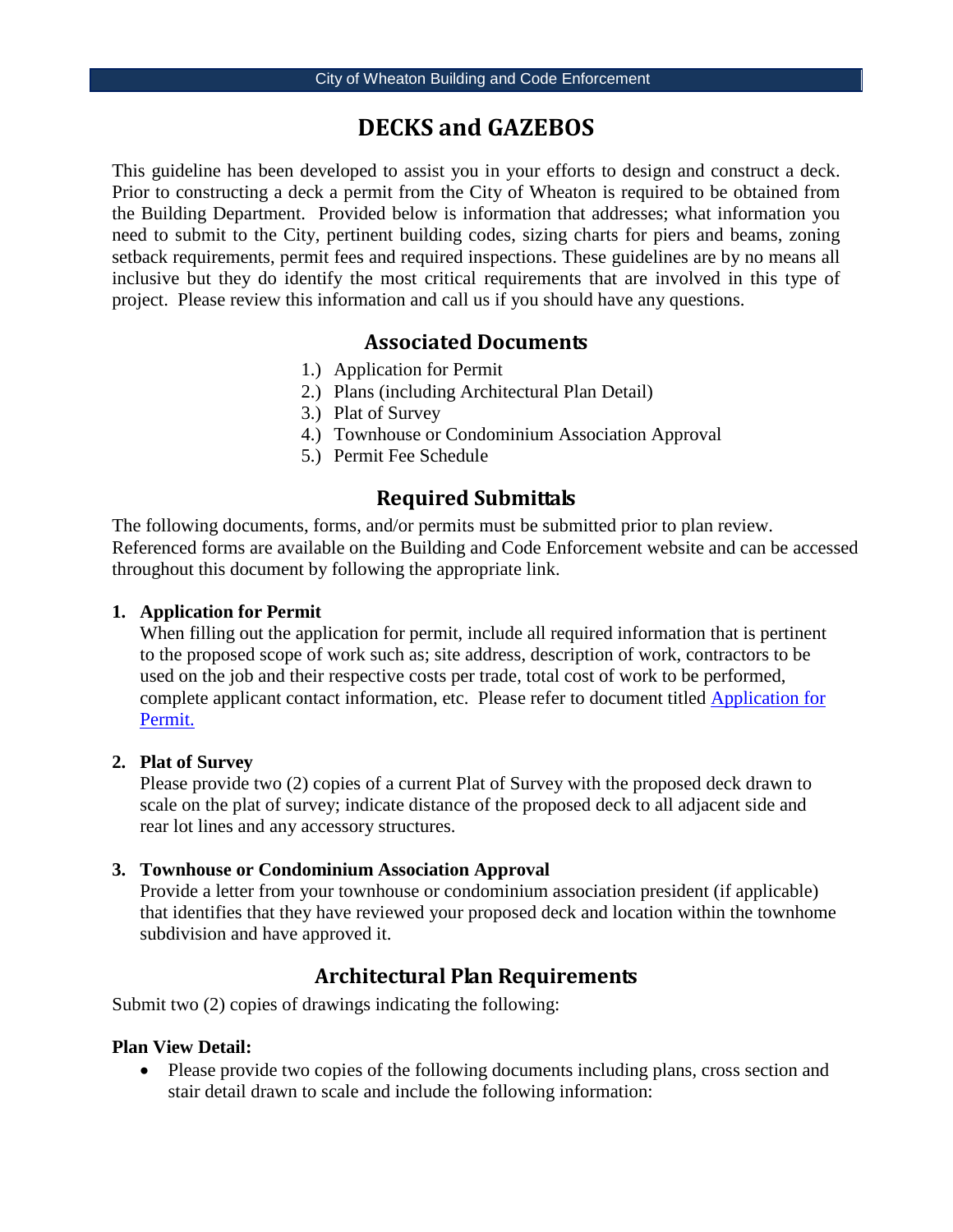#### **Plan View**

- Floor joist size, spacing and span between bearing points;
- Pier location, diameter, and distances to adjacent pier or building;
- Beam sizes and spans;
- Ledger board size, bolt type size and spacing;
- Flashing detail at and ledger;
- Joist hanger placement and material.

#### **Cross Section**

- Pier depth below grade and diameters;
- Post sizes; Beam sizes and specific method of attachment to posts;
- Decking material specifications;
- Guardrail height and intermediate rail spacing;
- Ledger board size, flashing detail, bolt type, sizes, and spacing.

#### **Stair Details**

- Riser height (maximum  $7-3/4$ ") and tread depth (10" minimum measured from the nosing of the treads);
- Guardrail details (minimum 36" in height, spindles spaced so that a 4" sphere cannot pass through);
- Stair handrail details (must be  $34$ "-38" above the nosing of the treads, extend the entire length of the stair run, and must comply with the grasp ability requirements), minimum 36" width for the stairway.

# **Significant Codes - Building**

#### **Pier Requirements**

Piers must be a minimum 42 inches below grade. Piers must be supported either by undisturbed soil, or engineered fill. The diameter and spacing of the proposed piers shall be capable of properly conveying all imposed loads to the soil and the size shall be determined in accordance with the chart below. (2003 IRC R403.1.4.1, 2003 IRC R403.1).

#### **Beams, Posts and Floor Joist Requirements**

- All lumber utilized in the construction of the proposed deck must be decay resistant (pressure treated lumber, cedar, redwood or other material as approved by the Building Official) as listed per code;
- Please refer to the chart below for beam size and spacing;
- Please refer to the chart below for floor joist chart for size of lumber and maximum spans;
- Beams must be positively anchored to the posts with thru-bolts of a compatible material with the posts. The posts must be positively anchored to the pier with a mechanical device. (2003 IRC R501.2, 502.3, 502.5)

#### **Ledger Board Requirements**

 Revised 4/23/09 • Refer to 2003 International Residential Code (Table R606.10), which is part of this guideline, for the ledger board chart for bolt size and spacing. The ledger board must be positively anchored to the residence with bolts. The ledger board must be properly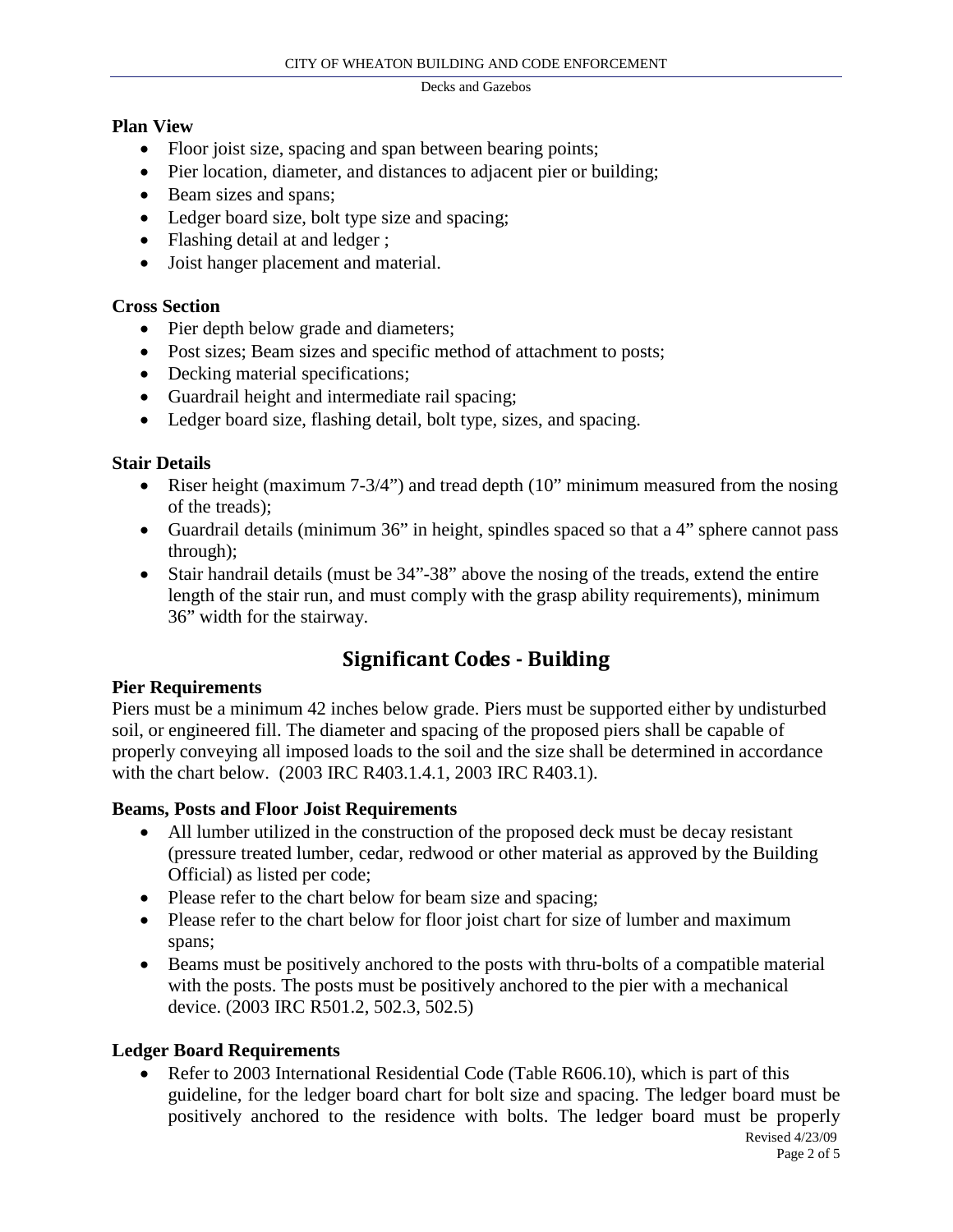flashed to prevent water infiltration into the residence. Any hangers must be installed per manufacturer specifications, must be properly sized, and must be of a material that is compatible for use with the ledger board material. (2003 IRC R502.2.1)

#### **Joist Hangers**

• Joist hangers are required where joists are installed flush with beams and / or ledger boards. Any hangers must be installed per manufacturer specifications, must be properly sized, and must be of a material that is compatible for use with the ledger board material.

#### **Guardrails**

- Raised floor surfaces located more than 30 inches above the finished grade shall have guardrails not less than 36 inches in height;
- Spindle spacing shall not allow passage of an object four (4) inches or more in diameter. (2003 IRC R312.1,R312.2)

#### **Stairs**

- Stairways shall not be less than 36-inches in clear width;
- The stairs shall have a maximum riser height of 7-3/4 inches, a minimum tread depth of 10 inches, and the riser height and tread depth shall remain constant throughout the run of the stairway;
- Stairways over 36-inches wide shall require additional stringers;
- Install piers at the base of the stairs to anchor the guard/handrails;(2003 IRC R311.5.1, R311.5.2, R311.5.3)
- Guardrails are required if the stairs exceed 30" above finished grade.

#### **Handrails**

• Handrails shall be provided on at least one side of stairways of two or more risers. Handrails for stairways shall be installed between  $34 - 38$ " inches measured vertically above the nosing of the treads inches. The handrail must comply with grasp ability requirements. (2003 IRC R311.5.6)

#### **Benches**

Benches are allowed to be located around the perimeter of a deck with the following stipulations:

• If the deck is 30" or more above grade, then the benches must either have seat backs or must be constructed in unison with a guardrail that is a minimum of 36-inches high. Any benches that are to be used as guardrails must comply with the guardrail provisions. (2003 IRC R312.1, R312.2)

#### **Coatings**

Important Notes regarding all Metal material to be used in the construction of the deck:

- All fasteners, flashing, or other metal hardware that is to come into contact with any ACQ treated lumber must be of hot-dipped galvanized material. The new pressure-treated wood contains high concentrations of copper, which could quickly corrode the critical flashings, fasteners, and connectors where the house and the deck meet the foundation walls (or floor slabs);
- Hot-dip galvanized fasteners and connectors are generally acceptable for above grade applications. Hot-dip galvanized fasteners should meet ASTM A153. Hot-dip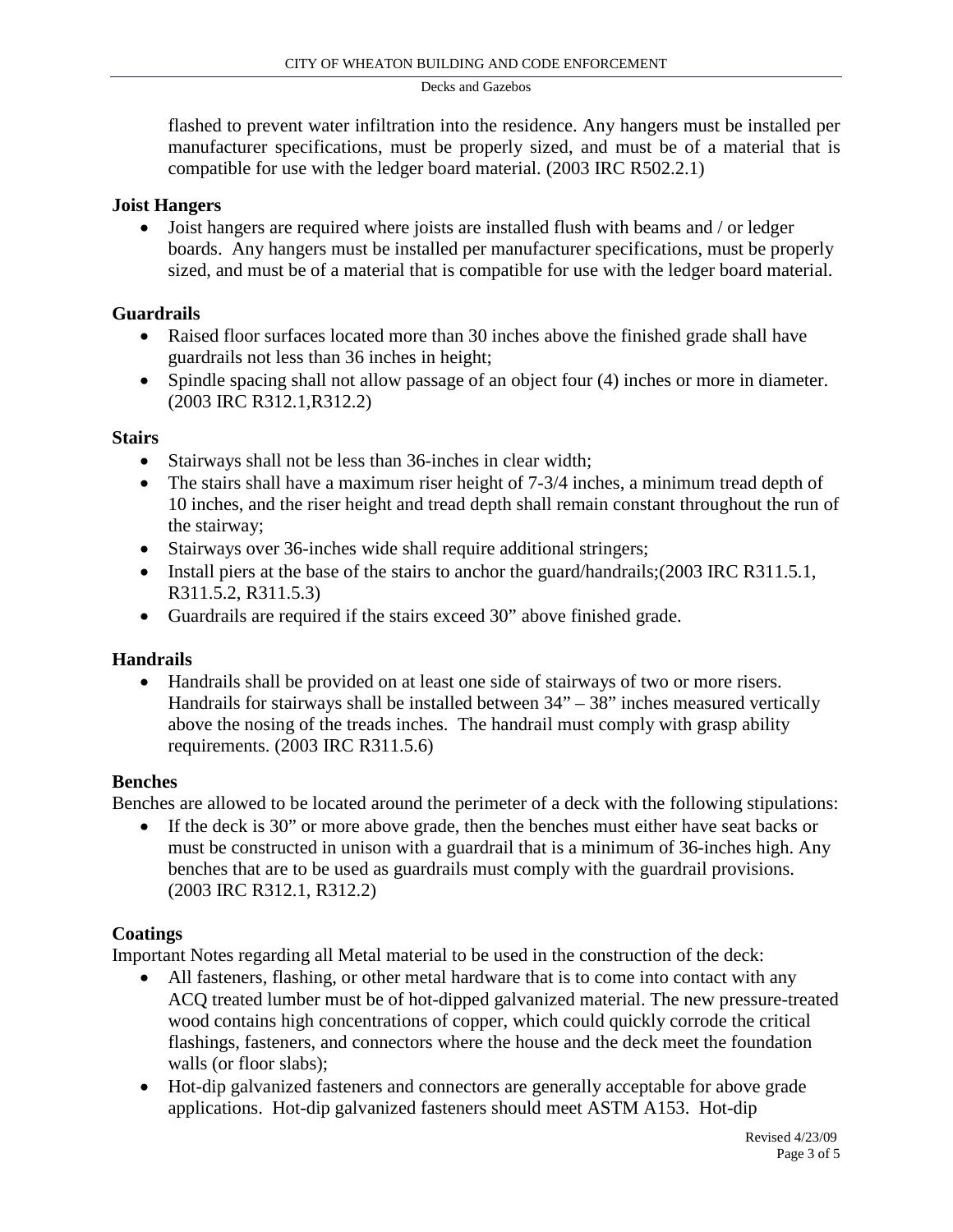galvanized connectors should meet ASTM A653, Class G185 sheet with 1.85 ounces of zinc coating per square foot minimum;

• Fasteners and connectors used together should be of the same type (e.g. hot-dip nails with hot-dip joist hangers). Type 304 and 316 stainless steel products are recommended for maximum corrosion resistance.

### **Significant Codes - Zoning**

Please refer to [Wheaton Zoning Ordinance Section 24.4.3.](http://www.wheaton.il.us/WorkArea/showcontent.aspx?id=2126)

Front & corner side yard setback: Same as required for Single Family Residence: Rear Yard Setback: 25 feet Side Yard setback: 8% of lot width per side (but no more than 10 ft.) No setback for stairs under 4 ft. above grade.

#### **Permit Fees**

For associated Planning, Engineering and Building fees, please refer to Appendix B7 Fee Schedule per the Wheaton City Code - ["Community Development Fees"](http://www.wheaton.il.us/custom/citycode/30000000.htm#b7).

For associated Sewer and Water fees, please refer to Appendix B8 Fee Schedule per the Wheaton City Code - ["Public Works/Sewer & Water Fees.](http://www.wheaton.il.us/custom/citycode/30000000.htm#b8)"

### **Inspections**

The inspections listed here are required for all deck and gazebo projects. Additional inspections may be needed based upon the scope of work for your project. If you are required to have additional inspections, they will be listed on your Plan Approval Notice that will be attached to the approved plans.

| <b>Type of Inspection</b> | When to call                                                                 |
|---------------------------|------------------------------------------------------------------------------|
| <b>Pier</b>               | Once the holes have been excavated, but prior to<br>the pouring of concrete. |
| Framing                   | Prior to installation of decking materials.                                  |
| Final                     | When all work indicated on the Approved Plans<br>has been completed.         |

**To schedule an inspection**, please call (630) 260-2050 between 8AM and 5PM Monday through Friday. Plumbing inspections are available on Tuesday or Thursday only. Please allow for a minimum of 24 hours notice when scheduling inspections. Plumbing inspections must be scheduled no later than 3:30 PM the day before the desired inspection date. For more details, refer to [Inspection Scheduling.](http://www.wheaton.il.us/departments/building/detail.aspx?id=2066)

### **Websites**

www.wheaton.il.us City of Wheaton main [website](http://www.wheaton.il.us/) www.iccsafe.org The official website for the International Building Codes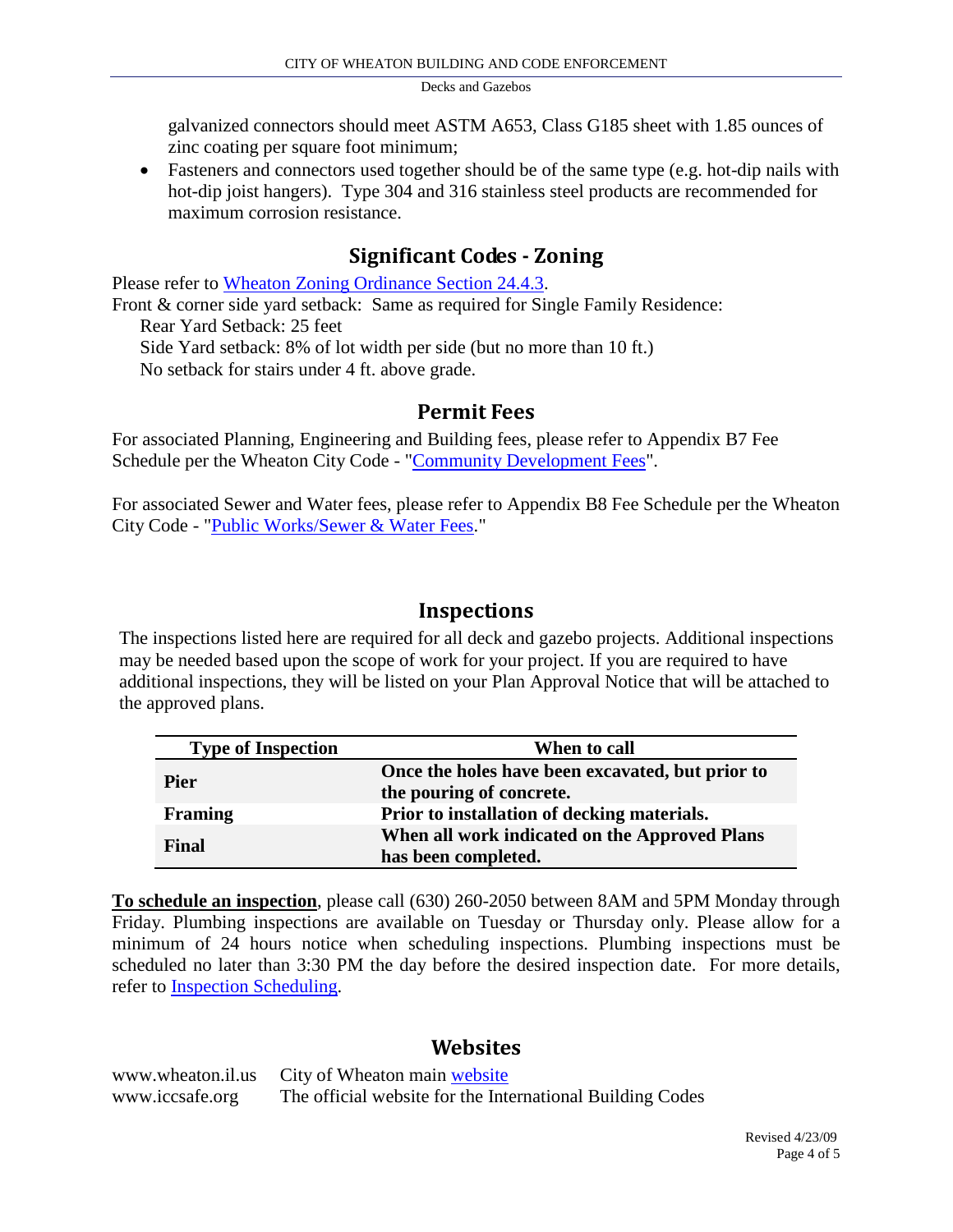### **To Contact Us**

*For Projects of This Type* 

#### **City of Wheaton Building Department**

303 W. Wesley Street P.O. Box 727 Wheaton, IL 60187-0727 Phone: 630-260-2050 Fax: 630-260-2195

**Inspection Scheduling** Phone 630-260-2050 **Planning Department** Phone 630-260-2080

**Business hours are Monday-Friday** 8:00 a.m. – 5:00 p.m.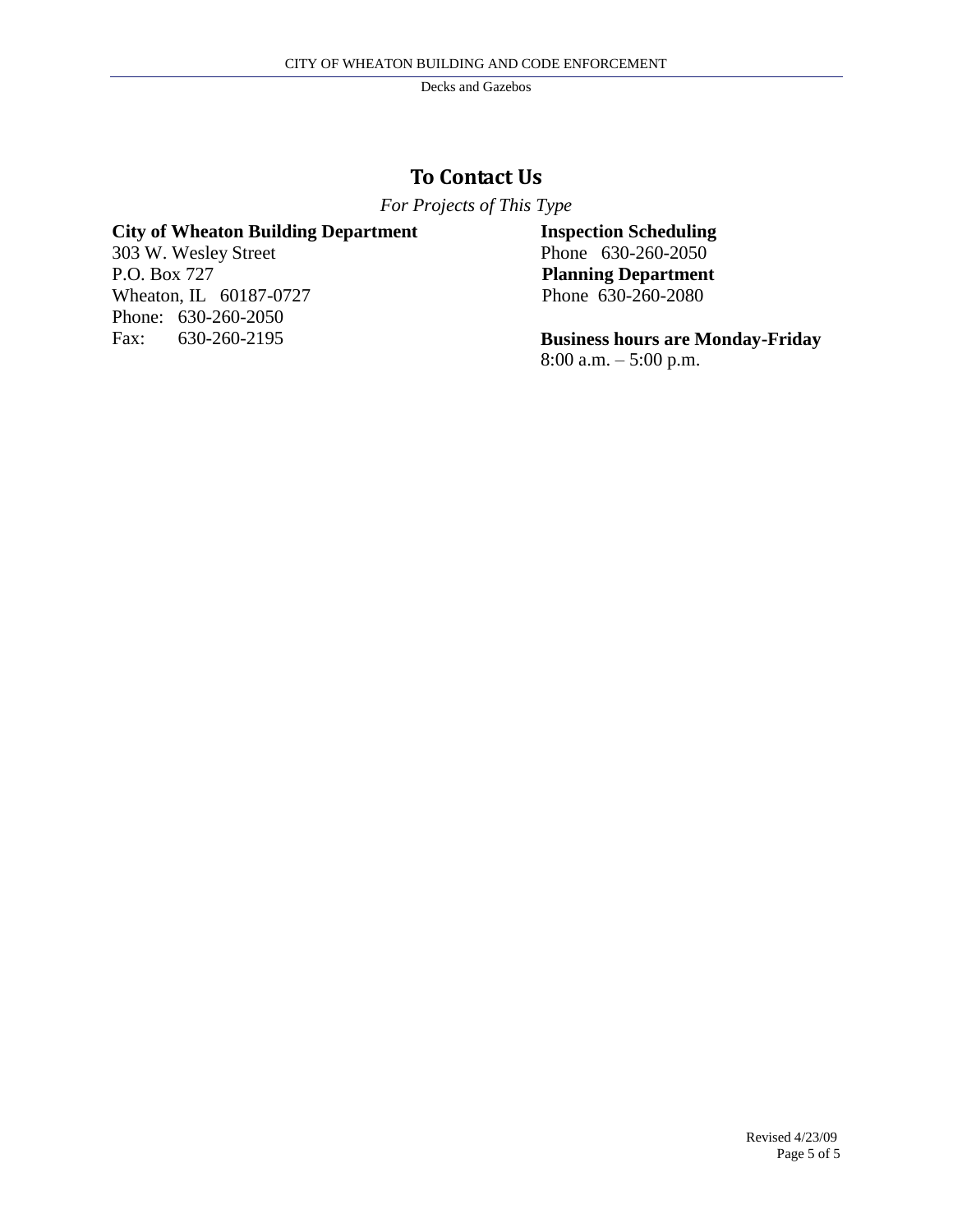



 $TTAI$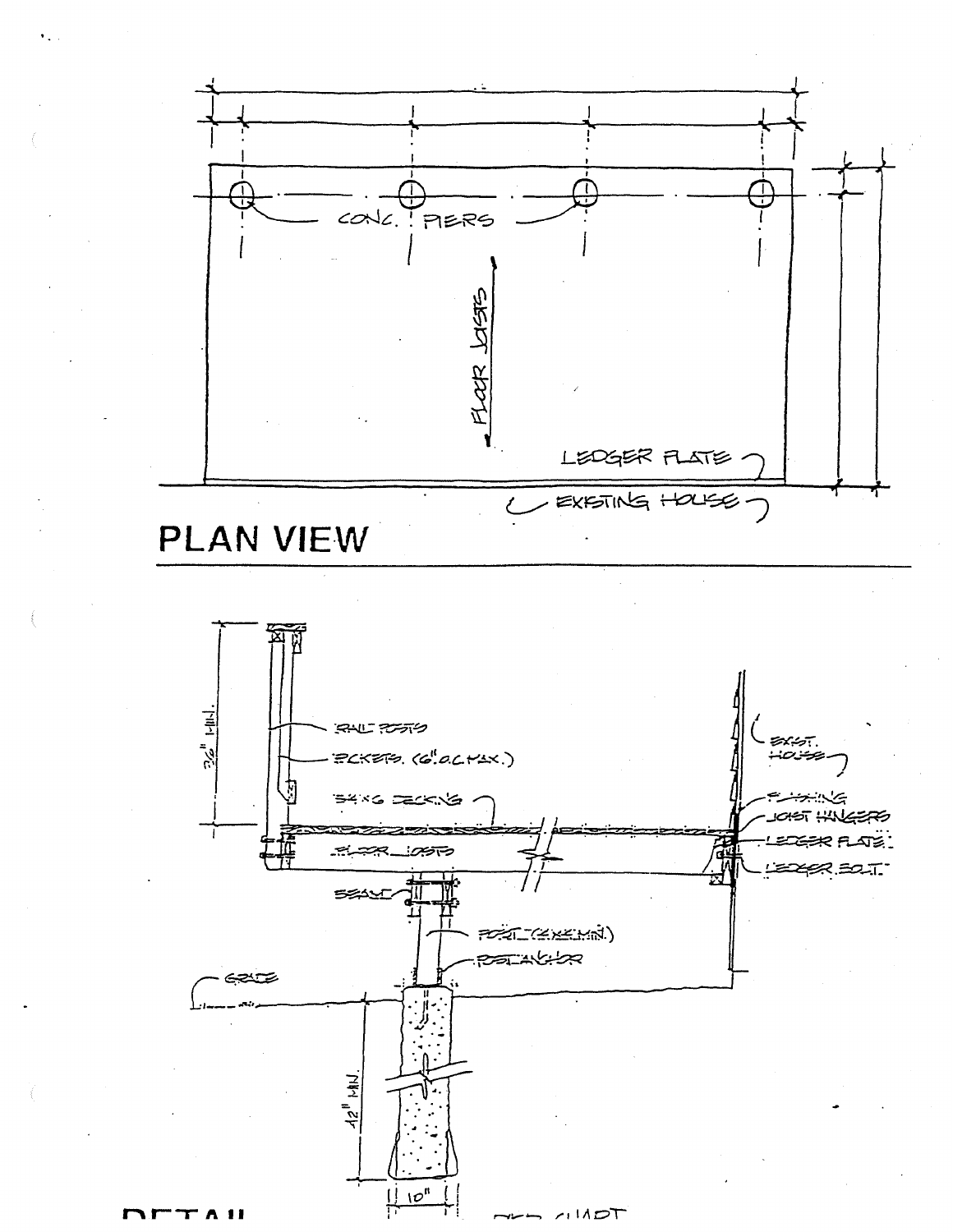# **CHARTS**

# **S P A N T A B L E F L O O R J O I S T S**

| size in<br>inches | spacing<br>(in. o.c.) | grade                                        | Southern<br>Pine                      | <b>Douglas</b><br>Fir-Larch            | <b>Hem-Fir</b>                       |                                     |
|-------------------|-----------------------|----------------------------------------------|---------------------------------------|----------------------------------------|--------------------------------------|-------------------------------------|
| <b>2X6</b>        | 12"                   | <b>No. 1</b><br><b>No. 2</b><br><b>No. 3</b> | 10'-11"<br>$10' - 9"$<br>$9' - 4''$   | 10'-11"<br>$10' - 9"$<br>$8 - 8"$      | 10'-6"<br>$10 - 0$<br>$8 - 8"$       | $10' - 3"$<br>10'3"<br>$8 - 8"$     |
|                   | 16"                   | No. 1<br><b>No. 2</b><br><b>No. 3</b>        | $9' - 11"$<br>$9' - 9''$<br>$8' - 1"$ | $9' - 11"$<br>$9' - 9''$<br>$7' - 6''$ | $9' - 6''$<br>$9' - 1"$<br>$7' - 6"$ | 9'4"<br>$9' - 4"$<br>$7' - 6''$     |
| <b>2X8</b>        | 12"                   | <b>No. 1</b><br><b>No. 2</b><br><b>No. 3</b> | 14'-5"<br>$14 - 2"$<br>$11' - 11"$    | 14'-5"<br>$14 - 2"$<br>$11 - 0$        | 13'-10"<br>$13 - 2"$<br>$11 - 0$     | $13' - 6"$<br>13'-6"<br>$11 - 0$    |
|                   | 16"                   | <b>No. 1</b><br><b>No. 2</b><br><b>No. 3</b> | $13' - 1$ "<br>12'-10"<br>$10' - 3"$  | $13' - 1'$<br>$12' - 7"$<br>$9' - 6"$  | $12' - 7"$<br>$12 - 0$<br>$9' - 6''$ | $12 - 3"$<br>$12 - 3"$<br>$9' - 6"$ |
| <b>2X10</b>       | 12"                   | <b>No. 1</b><br><b>No. 2</b><br><b>No. 3</b> | $18 - 5"$<br>$18 - 0$<br>$14 - 0$     | $18 - 5"$<br>17'-9"<br>13'-5"          | $17 - 8"$<br>16'-10"<br>13'-5"       | $17 - 3"$<br>$17 - 3"$<br>$13 - 5"$ |
|                   | 16"                   | No. 1<br><b>No. 2</b><br><b>No. 3</b>        | $16' - 9"$<br>$16' - 1"$<br>$12 - 2"$ | $16' - 5"$<br>$15 - 5"$<br>$11 - 8"$   | $16' - 0$<br>$15 - 2"$<br>$11'-8$ "  | $15 - 5"$<br>$15 - 5"$<br>$11 - 8"$ |

# **LEDGER BOLT SIZE AND SPACING**

| <b>JOIST SPAN</b> |                                                | <b>BOLT SIZE AND SPACING</b>                    |
|-------------------|------------------------------------------------|-------------------------------------------------|
|                   | <b>ROOF</b>                                    | <b>FLOOR</b>                                    |
| 10'               | $\frac{1}{2}$ @ 2'-6"<br>$\frac{7}{8}$ @ 3'-6" | $\frac{1}{2}$ @ 2'<br>$\frac{7}{8}$ @ 2'-9"     |
| $10' - 15'$       | $\frac{1}{2}$ @ 1'-9"<br>$\frac{7}{8}$ @ 2'-6" | $\frac{1}{2}$ @ 1'-4"<br>$\eta_s \otimes 2$     |
| 15' - 20'         | $\frac{1}{2}$ @ 1'-3"<br>$\eta_{\rm s}$ @ 2'   | $\frac{1}{2}$ (0 1'-4"<br>$\frac{7}{8}$ @ 1'-6" |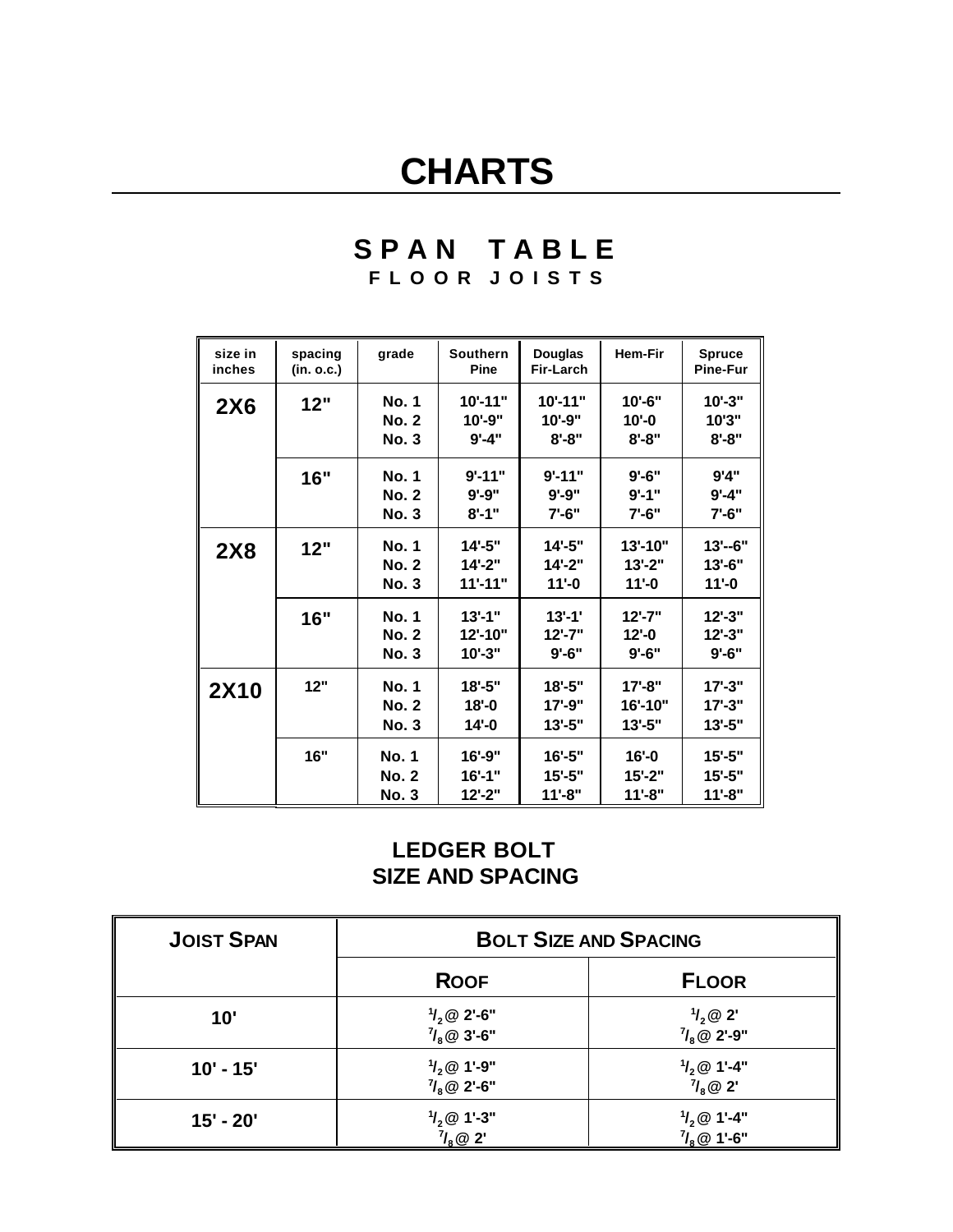|              | <b>Joist length</b> |                   |                       |                               |                              |                               |                               |                              |                             |                               |                          |                              |                          |                |
|--------------|---------------------|-------------------|-----------------------|-------------------------------|------------------------------|-------------------------------|-------------------------------|------------------------------|-----------------------------|-------------------------------|--------------------------|------------------------------|--------------------------|----------------|
|              |                     |                   | 6'                    | 7'                            | 8'                           | 9'                            | 10'                           | 11'                          | 12'                         | 13'                           | 14'                      | 15'                          | 16'                      |                |
|              |                     | <b>Joist Size</b> | 2x6 24" o.c.          | 2x6 16"o.c.<br>2x8 24" o.c.   | 2x6 16'o.c.<br>2x8 24" o.c.  | 2x8 16"o.c.<br>2x10 24" o.c.  | 2x8 16"o.c.<br>2x10 24'o.c.   | 2x8 16"o.c.<br>2x10 24" o.c. | 2x8 12"o.c.<br>2x10 16"o.c. | 2x10 16"o.c.<br>2x12 24" o.c. | 2x10 16"o.c.             | 2x10 12"o.c.<br>2x12 16"o.c. | 2x12 16"o.c.             |                |
| Post Spacing | $4^{\prime}$        | <b>Beam Size</b>  | $1 - 2x6$             | $1-2x6$<br>$1-2x8$            | $1-2x6$<br>$1-2x8$           | $1-2x8$<br>$1-2x10$           | $1-2x8$<br>$1 - 2x10$         | $1-2x8$<br>$1 - 2x10$        | $1-2x8$<br>$1-2x10$         | $1-2x10$<br>$1 - 2x12$        | $1-2x10$                 | $1-2x10$<br>$1 - 2x12$       | $1 - 2x12$               | $4^{\prime}$   |
|              |                     | <b>Joist Size</b> | 2x6 24" o.c.          | 2x6 16" o.c.<br>2x8 24" o.c.  | 2x6 16" o.c.<br>2x8 24" o.c. | 2x8 16" o.c.<br>2x10 24" o.c. | 2x8 16" o.c.<br>2x10 24'o.c.  | 2x8 16" o.c.<br>2x10 24'o.c. | 2x8 12'o.c.<br>2x10 16'o.c. | 2x10 16'o.c.<br>2x12 24" o.c. | 2x10 16"o.c.             | 2x10 12"o.c.<br>2x12 16"o.c. | 2x12 16"o.c.             |                |
|              | 5'                  | <b>Beam Size</b>  | $1 - 2x6$             | $2 - 2x6$<br>$1-2x8$          | $2 - 2x6$<br>$1-2x8$         | $1-2x8$<br>$1-2x10$           | $1-2x8$<br>$1-2x10$           | $1-2x8$<br>$1 - 2x10$        | $1-2x8$<br>$1-2x10$         | $1 - 2x10$<br>$1 - 2x12$      | $1-2x10$                 | $1-2x10$<br>$1 - 2x12$       | $1 - 2x12$               | 5'             |
|              |                     | <b>Joist Size</b> | 2x6 24" o.c.          | 2x6 16"o.c.<br>2x8 24" o.c.   | 2x6 16"o.c.<br>2x8 24" o.c.  | 2x8 16'o.c.<br>2x10 24" o.c.  | 2x8 16"o.c.<br>2x10 24" o.c.  | 2x8 16'o.c.<br>2x10 24" o.c. | 2x8 12"o.c.<br>2x10 16"o.c. | 2x10 16"o.c.<br>2x12 24" o.c. | 2x10 16"o.c.             | 2x10 12"o.c.<br>2x12 16"o.c. | 2x12 16"o.c.             |                |
|              | 6'                  | <b>Beam Size</b>  | $2 - 2x6$             | $2-2x6$<br>$1-2x8$            | $2 - 2x6$<br>$2 - 2x8$       | $2 - 2x8$<br>$1 - 2x10$       | $2 - 2x8$<br>$1-2x10$         | $2 - 2x8$<br>$1-2x10$        | $2 - 2x8$<br>$1-2x10$       | $2 - 2x10$<br>$1 - 2x12$      | $2 - 2x10$<br>$1 - 2x12$ | $2 - 2x10$<br>$1 - 2x12$     | $2 - 2x10$<br>$1 - 2x12$ | 6 <sup>'</sup> |
|              | 7'                  | <b>Joist Size</b> | 2x6 24" o.c.          | 2x6 16"o.c.<br>2x8 24" o.c.   | 2x6 16"o.c.<br>2x8 24'o.c.   | 2x8 16'o.c.<br>2x10 24" o.c.  | 2x8 16"o.c.<br>2x10 24" o.c.  | 2x8 16" o.c.<br>2x10 24'o.c. | 2x8 12"o.c.<br>2x10 16"o.c. | 2x10 16"o.c<br>2x12 24'o.c.   | 2x10 16"o.c.             | 2x10 12"o.c.<br>2x12 16"o.c. | 2x12 16"o.c.             | 7'             |
|              |                     | <b>Beam Size</b>  | $2 - 2x6$             | $3-2x6$<br>$2 - 2x8$          | $3-2x6$<br>$2 - 2x8$         | $2 - 2x8$<br>$2 - 2x10$       | $2 - 2x8$<br>$2 - 2x10$       | $2 - 2x8$<br>$2 - 2x10$      | $3-2x8$<br>$2 - 2x10$       | $2 - 2x10$<br>$1 - 2x12$      | $2 - 2x10$<br>$2 - 2x12$ | $2 - 2x10$<br>$2 - 2x12$     | $2 - 2x10$<br>$2 - 2x12$ |                |
|              | 8'                  | <b>Joist Size</b> | 2x6 24" o.c.          | 2x6 16" o.c.<br>2x8 24" o.c.  | 2x6 16" o.c.<br>2x8 24" o.c. | 2x8 16"o.c.<br>2x10 24" o.c.  | 2x8 16'o.c.<br>2x10 24" o.c.  | 2x8 16'o.c.<br>2x10 24" o.c. | 2x8 12"o.c.<br>2x10 16'o.c. | 2x10 16"o.c.<br>2x12 24" o.c. | 2x10 16"o.c.             | 2x10 12"o.c.<br>2x12 16"o.c. | 2x12 16"o.c.             | 8'             |
|              |                     | <b>Beam Size</b>  | $3-2x6$<br>$2 - 2x8$  | $3-2x6$<br>$2 - 2x8$          | $3-2x6$<br>$2 - 2x8$         | $3-2x8$<br>$2 - 2x10$         | $3-2x8$<br>$2 - 2x10$         | $3-2x8$<br>$2 - 2x10$        | $3-2x8$<br>$2 - 2x10$       | $2-2x10$<br>$2 - 2x12$        | $3-2x10$<br>$2 - 2x12$   | $3-2x10$<br>$2 - 2x12$       | $3-2x10$<br>$2 - 2x12$   |                |
|              |                     | <b>Joist Size</b> | 2x6 24" o.c.          | 2x6 16" o.c.<br>2x8 24" o.c.  | 2x6 16"o.c.<br>2x8 24" o.c.  | 2x8 16"o.c.<br>2x10 24" o.c.  | 2x8 16"o.c.<br>2x10 24'o.c.   | 2x8 16'o.c.<br>2x10 24'o.c.  | 2x8 12"o.c.<br>2x10 16"o.c. | 2x10 16"o.c.<br>2x12 24'o.c.  | 2x10 16"o.c.             | 2x10 12"o.c.<br>2x12 16"o.c. | 2x12 16"o.c.             |                |
|              | $\mathbf{Q}$        | <b>Beam Size</b>  | $3-2x6$<br>$2 - 2x8$  | $4-2x6$<br>$3-2x8$            | $4-2x6$<br>$3-2x8$           | $3-2x8$<br>$2 - 2x10$         | $3-2x8$<br>$2 - 2x10$         | $3-2x8$<br>$2 - 2x10$        | $4-2x8$<br>$3-2x10$         | $3-2x10$<br>$2 - 2x12$        | $3-2x10$<br>$2 - 2x12$   | $3-2x10$<br>$2 - 2x12$       | $3-2x10$<br>$2 - 2x12$   | 9'             |
|              |                     | <b>Joist Size</b> | 2x6 24" o.c.          | $2x616"$ o.c.<br>2x8 24" o.c. | 2x6 16"o.c.<br>2x8 24" o.c.  | 2x8 16"o.c.<br>2x10 24'o.c.   | 2x8 16'o.c.<br>2x10 24" o.c.  | 2x8 16"o.c.<br>2x10 24'o.c.  | 2x8 12"o.c.<br>2x10 16"o.c. | 2x10 16"o.c.<br>2x12 24" o.c. | 2x10 16"o.c.             | 2x10 12"o.c.<br>2x12 16"o.c. | 2x12 16" o.c.            |                |
|              | 10'                 | <b>Beam Size</b>  | $4-2x6$<br>$3-2x8$    | $3-2x8$<br>$2 - 2x10$         | $3-2x8$<br>$2 - 2x10$        | $3-2x8$<br>$3-2x10$           | $4-2x8$<br>$3-2x10$           | $4-2x8$<br>$3-2x10$          | $4-2x8$<br>$3-2x10$         | $3-2x10$<br>$2 - 2x12$        | $3-2x10$<br>$3 - 2x12$   | $4 - 2x10$<br>$3-2x12$       | $4 - 2x10$<br>$3-2x12$   | 10'            |
|              |                     | <b>Joist Size</b> | 2x6 24" o.c.          | 2x6 16" o.c.<br>2x8 24'o.c.   | 2x6 16" o.c.<br>2x8 24" o.c. | 2x8 16"o.c.<br>2x10 24" o.c.  | 2x8 16" o.c.<br>2x10 24" o.c. | 2x8 16'o.c.<br>2x10 24"o.c.  | 2x8 12"o.c.<br>2x10 16'o.c. | 2x10 16"o.c.<br>2x12 24" o.c. | 2x10 16"o.c.             | 2x10 12"o.c.<br>2x12 16'o.c. | 2x12 16"o.c.             |                |
|              | 11'                 | <b>Beam Size</b>  | $3-2x8$<br>$2 - 2x10$ | $3-2x8$<br>$2 - 2x10$         | $4-2x8$<br>$3 - 2x10$        | $4-2x8$<br>$3 - 2x10$         | $3-2x10$<br>$2 - 2x12$        | $3-2x10$<br>$3 - 2x12$       | $3-2x10$<br>$3 - 2x12$      | $4 - 2x10$<br>$3 - 2x12$      | $4 - 2x10$<br>$3 - 2x12$ | $4 - 2x10$<br>$3 - 2x12$     | $4 - 2x10$<br>$3 - 2x12$ | 11'            |
|              |                     | Joist Size        | 2x6 24" o.c.          | 2x6 16"o.c.<br>2x8 24" o.c.   | 2x6 16"o.c.<br>2x8 24" o.c.  | 2x8 16"o.c.<br>2x10 24" o.c.  | 2x8 16"o.c.<br>2x10 24'o.c.   | 2x8 16'o.c.<br>2x10 24'o.c.  | 2x8 12"o.c.<br>2x10 16"o.c. | 2x10 16"o.c.<br>2x12 24" o.c. | 2x10 16"o.c.             | 2x10 12"o.c.<br>2x12 16"o.c. | 2x12 16"o.c.             |                |
|              | 12'                 | <b>Beam Size</b>  | $3-2x8$<br>$2 - 2x10$ | $4-2x8$<br>$3 - 2x10$         | $4-2x8$<br>$3 - 2x10$        | $3-2x10$<br>$2 - 2x12$        | $4 - 2x10$<br>$3 - 2x12$      | $4 - 2x10$<br>$3 - 2x12$     | $4 - 2x10$<br>$3-2x12$      | $4 - 2x10$<br>$3 - 2x12$      | $3-2x12$                 | $3-2x12$                     | $3-2x12$                 | 12'            |
|              |                     | <b>Joist Size</b> | 2x6 24" o.c.          | 2x6 16" o.c.<br>2x8 24"o.c.   | 2x6 16" o.c.<br>2x8 24" o.c. | 2x8 16"o.c.<br>2x10 24" o.c.  | 2x8 16" o.c.<br>2x10 24" o.c. | 2x8 16'o.c.<br>2x10 24'o.c.  | 2x8 12"o.c.<br>2x10 16"o.c. | 2x1016"o.c.<br>2x12 24" o.c.  | 2x10 16"o.c.             | 2x10 12"o.c.<br>2x12 16'o.c. | 2x12 16"o.c.             |                |
|              | 13'                 | <b>Beam Size</b>  | $3-2x8$<br>$2 - 2x10$ | $4-2x8$<br>$3-2x10$           | $3-2x10$<br>$2 - 2x12$       | $4 - 2x10$<br>$3 - 2x12$      | $4 - 2x10$<br>$3 - 2x12$      | $4-2x10$<br>$3-2x12$         | $3 - 2x12$                  | $3 - 2x12$                    | $4 - 2x12$               | $4 - 2x12$                   | $4 - 2x12$               | 13'            |
|              | 14'                 | Joist Size        | 2x6 24" o.c.          | 2x6 16"o.c.<br>2x8 24"o.c.    | 2x6 16"o.c.<br>2x8 24" o.c.  | 2x8 16'o.c.<br>2x10 24'o.c.   | 2x8 16"o.c.<br>2x10 24" o.c.  | 2x8 16"o.c.<br>2x10 24" o.c. | 2x8 12"o.c.<br>2x10 16'o.c. | 2x10 16"o.c.<br>2x12 24" o.c. | 2x10 16"o.c.             | 2x10 12"o.c.<br>2x12 16"o.c. | 2x12 16" o.c.            | 14'            |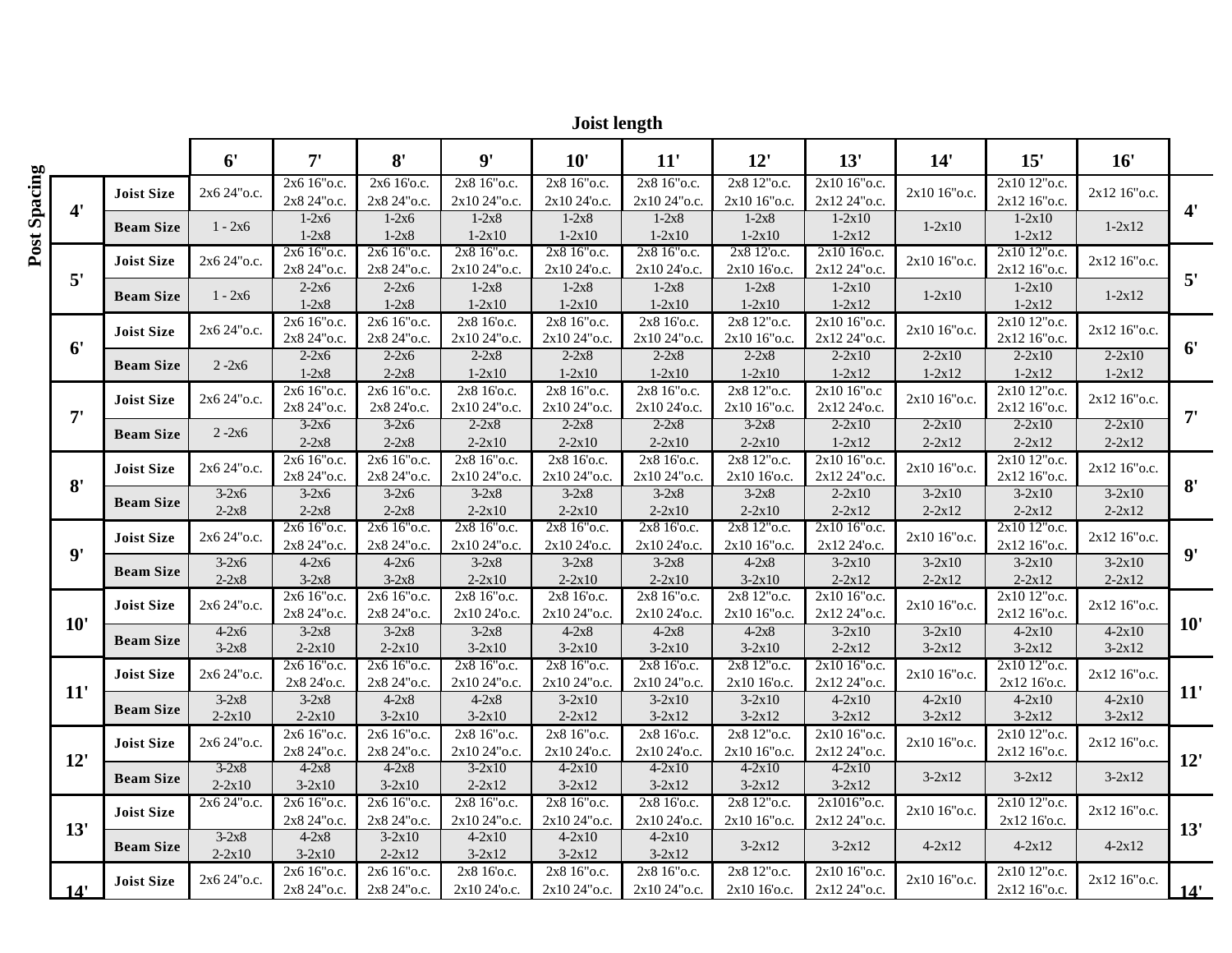R311.5.6.3 Handrail grip size.<br>All required handrails shall be of one of the following<br>types or provide equivalent graspability. DRAWING<br>28.



1. Type I. Handrails with a circular cross section<br>shall have an outside diameter of at least  $1\%$  inches<br> $(32 \text{ mm})$  and not greater than 2 inches  $(51 \text{ mm})$ .<br>PHOTO 29. If the handrail is not circular it shall Find a perimeter dimension of at least 4 inches  $(102 \text{ mm})$  and not greater than 6% inches  $(160 \text{ mm})$  with a maximum cross section of dimension of 2% inches  $(57 \text{ mm})$ . **PHOTO 30.** 



**PHOTO 30** 

PERIMETER<br>MENDIUM 4"<br>MAXIMUM 8-1/4"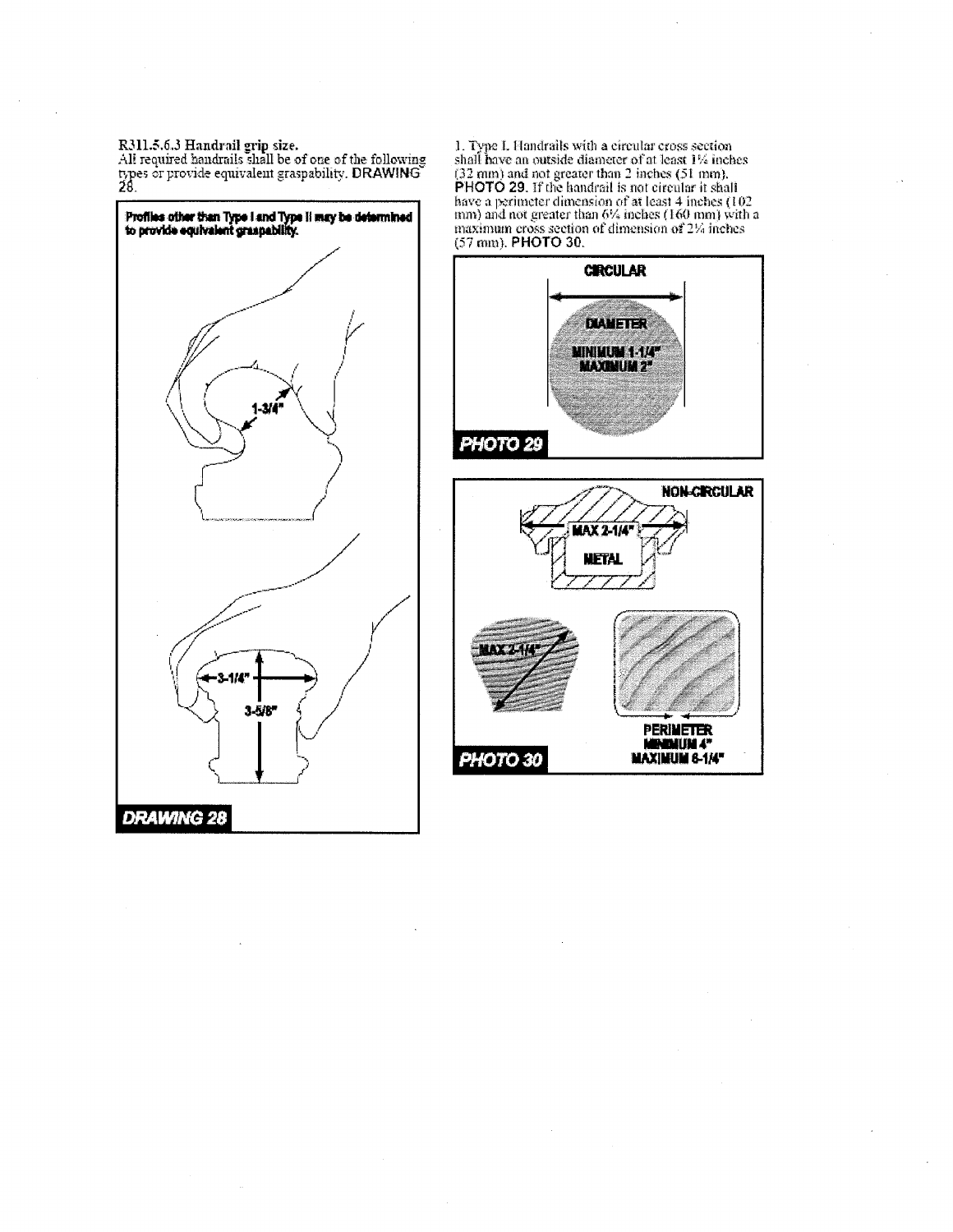# **DECK PIERS - INTERIOR PIER ON EXTERIOR LINE**



**SOIL TYPE: CLAY, SANDY CLAY, SILTY CLAY & CLAYEY SILT Qa = 2000 psf**

**DECK LIVE LOAD: 40 psf DECK DEAD LOAD: 10 psf DECK TOTAL LOAD: 50 psf**

|             |                 |         |                 |              |              |              |              |              |              |              | <b>SPACING BETWEEN PIERS / HEADER SPAN</b> |  |  |  |  |  |  |  |  |  |  |  |  |
|-------------|-----------------|---------|-----------------|--------------|--------------|--------------|--------------|--------------|--------------|--------------|--------------------------------------------|--|--|--|--|--|--|--|--|--|--|--|--|
|             |                 | 4 ft    | 5 <sub>ft</sub> | 6 ft         | 7 ft         | 8 ft         | 9 ft         | 10 ft        | 11 $ft$      | $12$ ft      | 13 ft                                      |  |  |  |  |  |  |  |  |  |  |  |  |
|             | 2 <sub>ft</sub> | 8 in    | 8 in            | 8 in         | $10$ in      | <b>10 in</b> | $10$ in      | $10$ in      | <b>12 in</b> | $12$ in      | $12$ in                                    |  |  |  |  |  |  |  |  |  |  |  |  |
|             | 3 ft            | 8 in    | 8 in            | <b>10 in</b> | $10$ in      | <b>10 in</b> | $12$ in      | $12$ in      | $12$ in      | $12$ in      | $14$ in                                    |  |  |  |  |  |  |  |  |  |  |  |  |
|             | 4 ft            | 8 in    | $10$ in         | <b>10 in</b> | $10$ in      | 12 in        | $12$ in      | $12$ in      | 14 in        | 14 in        | $14$ in                                    |  |  |  |  |  |  |  |  |  |  |  |  |
|             | 5 <sub>ft</sub> | $10$ in | $10$ in         | <b>10 in</b> | $12$ in      | $12$ in      | 14 in        | 14 in        | 14 in        | 14 in        | <b>16 in</b>                               |  |  |  |  |  |  |  |  |  |  |  |  |
|             | 6 ft            | $10$ in | 10 $in$         | $12$ in      | $12$ in      | 14 in        | $14$ in      | 14 in        | <b>16 in</b> | <b>16 in</b> | <b>16 in</b>                               |  |  |  |  |  |  |  |  |  |  |  |  |
|             | 7 ft            | $10$ in | $12$ in         | <b>12 in</b> | 14 in        | 14 in        | $14$ in      | <b>16 in</b> | <b>16 in</b> | <b>16 in</b> | $18$ in                                    |  |  |  |  |  |  |  |  |  |  |  |  |
|             | 8 ft            | $10$ in | $12$ in         | $12$ in      | 14 in        | 14 in        | <b>16 in</b> | $16$ in      | <b>16 in</b> | <b>18 in</b> | $18$ in                                    |  |  |  |  |  |  |  |  |  |  |  |  |
|             | <b>9ft</b>      | 12 in   | $12$ in         | 14 in        | 14 in        | <b>16 in</b> | <b>16 in</b> | <b>16 in</b> | <b>18 in</b> | <b>18 in</b> | 20 in                                      |  |  |  |  |  |  |  |  |  |  |  |  |
| <b>SPAN</b> | 10 ft           | $12$ in | $12$ in         | 14 in        | 14 in        | $16$ in      | <b>16 in</b> | $18$ in      | $18$ in      | 20 in        | 20 in                                      |  |  |  |  |  |  |  |  |  |  |  |  |
|             | 11 $ft$         | $12$ in | $14$ in         | 14 in        | $16$ in      | <b>16 in</b> | <b>18 in</b> | $18$ in      | 20 in        | 20 in        | 20 in                                      |  |  |  |  |  |  |  |  |  |  |  |  |
| TRIBUTARY   | 12 ft           | $12$ in | 14 in           | 14 in        | <b>16 in</b> | $18$ in      | $18$ in      | $18$ in      | 20 in        | 20 in        | 24 in                                      |  |  |  |  |  |  |  |  |  |  |  |  |
|             | $13$ ft         | $12$ in | $14$ in         | <b>16 in</b> | <b>16 in</b> | <b>18 in</b> | <b>18 in</b> | 20 in        | 20 in        | 24 in        | 24 in                                      |  |  |  |  |  |  |  |  |  |  |  |  |
|             | 14 ft           | 14 in   | 14 in           | 16 in        | <b>18 in</b> | <b>18 in</b> | 20 in        | 20 in        | 24 in        | 24 in        | 24 in                                      |  |  |  |  |  |  |  |  |  |  |  |  |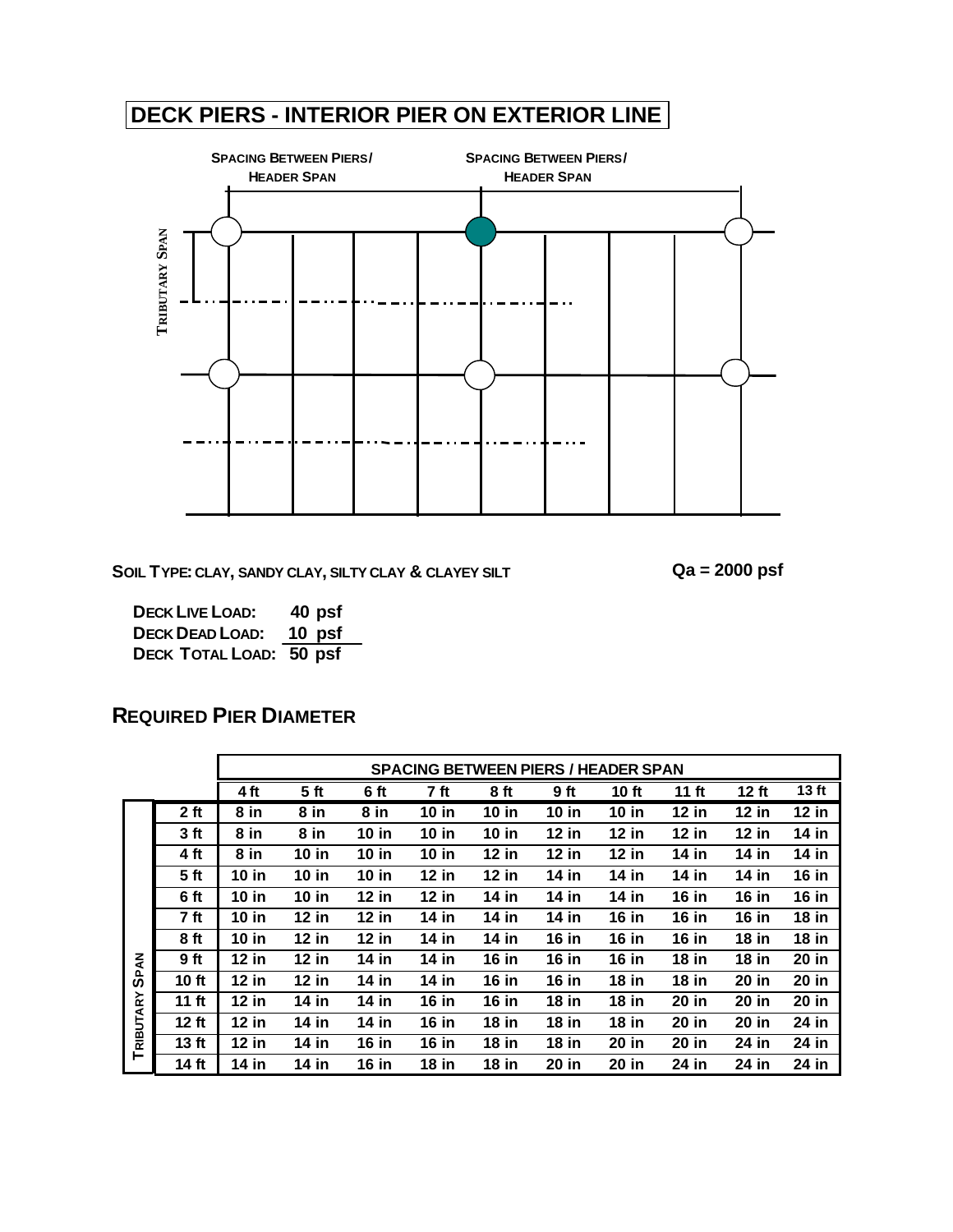# **DECK PIERS - EXTERIOR PIER ON INTERIOR LINE**



**SOIL TYPE: CLAY, SANDY CLAY, SILTY CLAY & CLAYEY SILT Qa = 2000 psf**

**DECK LIVE LOAD: 40 psf DECK DEAD LOAD: 10 psf DECK TOTAL LOAD: 50 psf**

|             |                  |              |                 |              |              |              | <b>SPACING BETWEEN PIERS / HEADER SPAN</b> |              |              |              |                  |
|-------------|------------------|--------------|-----------------|--------------|--------------|--------------|--------------------------------------------|--------------|--------------|--------------|------------------|
|             |                  | 4 ft         | 5 <sub>ft</sub> | 6 ft         | 7 ft         | 8 ft         | 9 ft                                       | 10 ft        | 11 $ft$      | 12 ft        | 13 <sub>ft</sub> |
|             | 4 ft             | 8 in         | 8 in            | 8 in         | $10$ in      | $10$ in      | $10$ in                                    | $10$ in      | $12$ in      | $12$ in      | $12$ in          |
|             | 5 <sub>ft</sub>  | 8 in         | 8 in            | $10$ in      | <b>10 in</b> | $10$ in      | $12$ in                                    | $12$ in      | <b>12 in</b> | $12$ in      | 14 in            |
|             | 6 ft             | 8 in         | $10$ in         | $10$ in      | $10$ in      | $12$ in      | $12$ in                                    | $12$ in      | 14 in        | 14 in        | 14 in            |
|             | 7 ft             | <b>10 in</b> | <b>10 in</b>    | <b>10 in</b> | <b>12 in</b> | <b>12 in</b> | 14 in                                      | 14 in        | $14$ in      | 14 in        | <b>16 in</b>     |
|             | 8 ft             | $10$ in      | <b>10 in</b>    | $12$ in      | $12$ in      | 14 in        | 14 in                                      | 14 in        | <b>16 in</b> | <b>16 in</b> | <b>16 in</b>     |
|             | 9 ft             | $10$ in      | $12$ in         | $12$ in      | 14 in        | $14$ in      | 14 in                                      | <b>16 in</b> | <b>16 in</b> | <b>16 in</b> | <b>18 in</b>     |
|             | 10 ft            | $10$ in      | $12$ in         | $12$ in      | 14 in        | $14$ in      | <b>16 in</b>                               | <b>16 in</b> | <b>16 in</b> | $18$ in      | <b>18 in</b>     |
| <b>SPAN</b> | 11 $ft$          | $12$ in      | $12$ in         | 14 in        | 14 in        | <b>16 in</b> | <b>16 in</b>                               | $16$ in      | <b>18 in</b> | $18$ in      | 20 in            |
|             | 12 ft            | $12$ in      | $12$ in         | 14 in        | 14 in        | <b>16 in</b> | <b>16 in</b>                               | <b>18 in</b> | $18$ in      | <b>20 in</b> | 20 in            |
| TRIBUTARY   | 13 <sub>ft</sub> | $12$ in      | 14 in           | 14 in        | <b>16 in</b> | <b>16 in</b> | <b>18 in</b>                               | <b>18 in</b> | 20 in        | <b>20 in</b> | 20 in            |
|             | 14 ft            | $12$ in      | 14 in           | 14 in        | 16 in        | $18$ in      | $18$ in                                    | $18$ in      | 20 in        | 20 in        | 24 in            |
|             | 15 <sub>ft</sub> | $12$ in      | 14 in           | <b>16 in</b> | <b>16 in</b> | $18$ in      | $18$ in                                    | 20 in        | 20 in        | 24 in        | 24 in            |
|             | 16 ft            | 14 in        | 14 in           | <b>16 in</b> | <b>18 in</b> | <b>18 in</b> | 20 in                                      | 20 in        | 24 in        | 24 in        | 24 in            |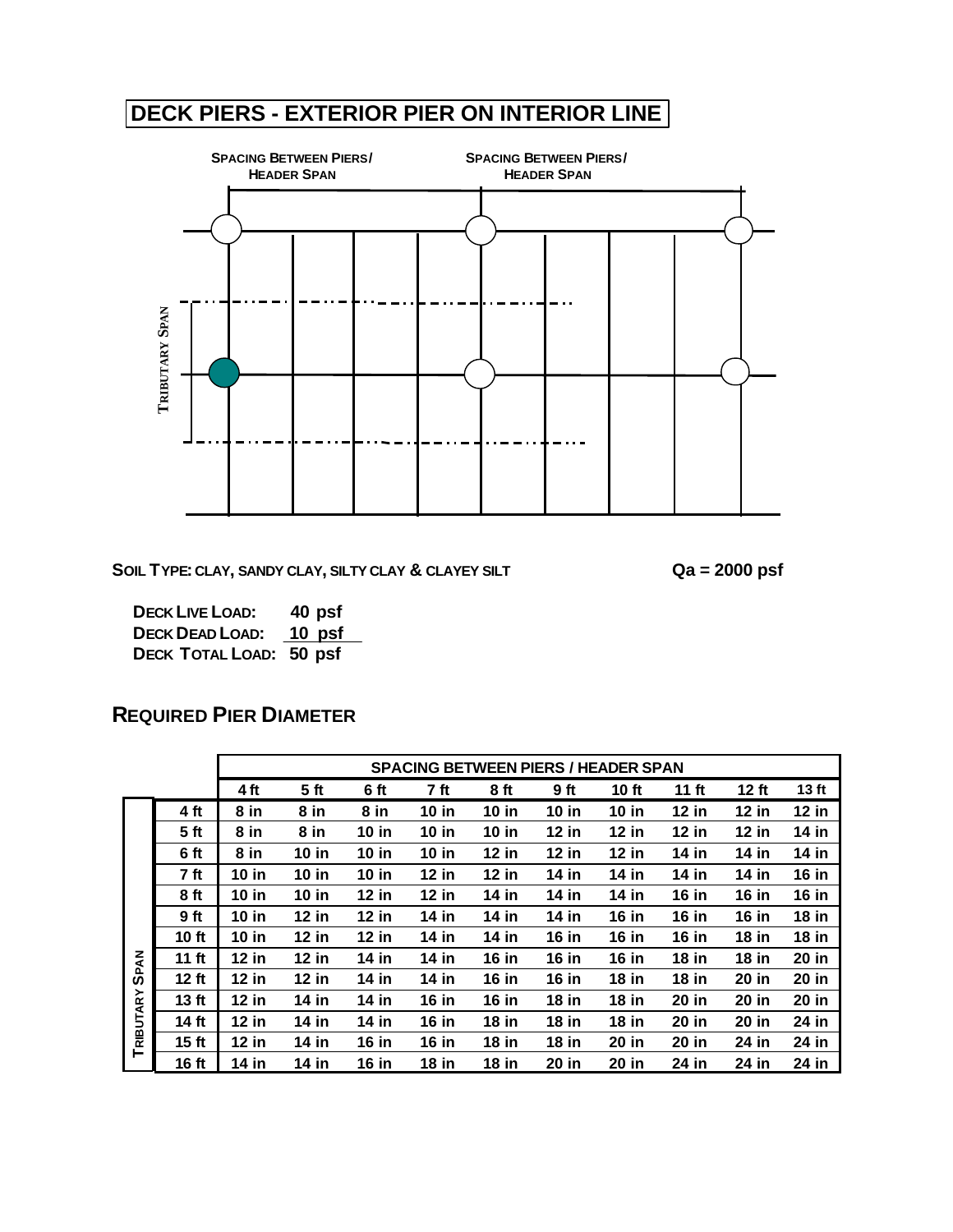# **DECK PIERS - INTERIOR PIER ON INTERIOR LINE**



**SOIL TYPE: CLAY, SANDY CLAY, SILTY CLAY & CLAYEY SILT Qa = 2000 psf**

**DECK LIVE LOAD: 40 psf DECK DEAD LOAD: 10 psf DECK TOTAL LOAD: 50 psf**

|             |                  |              |                 |              |              |              | <b>SPACING BETWEEN PIERS / HEADER SPAN</b> |              |              |              |                  |
|-------------|------------------|--------------|-----------------|--------------|--------------|--------------|--------------------------------------------|--------------|--------------|--------------|------------------|
|             |                  | 4 ft         | 5 <sub>ft</sub> | 6 ft         | 7 ft         | 8 ft         | 9ft                                        | <b>10 ft</b> | 11 $ft$      | $12$ ft      | 13 <sub>ft</sub> |
|             | 4 ft             | $10$ in      | $10$ in         | $12$ in      | $12$ in      | 14 in        | 14 in                                      | 14 in        | <b>16 in</b> | 16 in        | <b>16 in</b>     |
|             | 5 <sub>ft</sub>  | $10$ in      | $12$ in         | $12$ in      | 14 in        | 14 in        | <b>16 in</b>                               | <b>16 in</b> | <b>16 in</b> | <b>18 in</b> | <b>18 in</b>     |
|             | 6 ft             | $12$ in      | $12$ in         | 14 in        | 14 $in$      | <b>16 in</b> | <b>16 in</b>                               | $18$ in      | $18$ in      | 20 in        | 20 in            |
|             | 7 ft             | <b>12 in</b> | 14 in           | 14 in        | <b>16 in</b> | <b>18 in</b> | <b>18 in</b>                               | <b>18 in</b> | 20 in        | 20 in        | 24 in            |
|             | 8 ft             | 14 in        | 14 in           | 16 $in$      | $18$ in      | <b>18 in</b> | 20 in                                      | 20 in        | 24 in        | 24 in        | 24 in            |
|             | 9 ft             | 14 in        | <b>16 in</b>    | <b>16 in</b> | <b>18 in</b> | 20 in        | 20 in                                      | 24 in        | 24 in        | 24 in        | 24 in            |
|             | 10 ft            | 14 in        | <b>16 in</b>    | $18$ in      | 18 in        | 20 in        | 24 in                                      | 24 in        | 24 in        | 24 in        | 28 in            |
| <b>SPAN</b> | 11 $ft$          | <b>16 in</b> | <b>16 in</b>    | <b>18 in</b> | 20 in        | 24 in        | 24 in                                      | 24 in        | 24 in        | 28 in        | 28 in            |
|             | $12$ ft          | <b>16 in</b> | <b>18 in</b>    | 20 in        | 20 in        | 24 in        | 24 in                                      | 24 in        | 28 in        | 28 in        | 28 in            |
|             | 13 <sub>ft</sub> | <b>16 in</b> | <b>18 in</b>    | 20 in        | 24 in        | 24 in        | 24 in                                      | 28 in        | 28 in        | 28 in        | 28 in            |
|             | 14 ft            | $18$ in      | $18$ in         | 20 in        | 24 in        | 24 in        | 28 in                                      | 28 in        | 28 in        | 28 in        | 30 in            |
| TRIBUTARY   | 15 <sub>ft</sub> | <b>18 in</b> | 20 in           | 24 in        | 24 in        | 24 in        | 28 in                                      | 28 in        | 28 in        | 30 in        | 30 in            |
|             | 16 ft            | <b>18 in</b> | 20 in           | 24 in        | 24 in        | 28 in        | 28 in                                      | 28 in        | 30 in        | 30 in        | 32 in            |